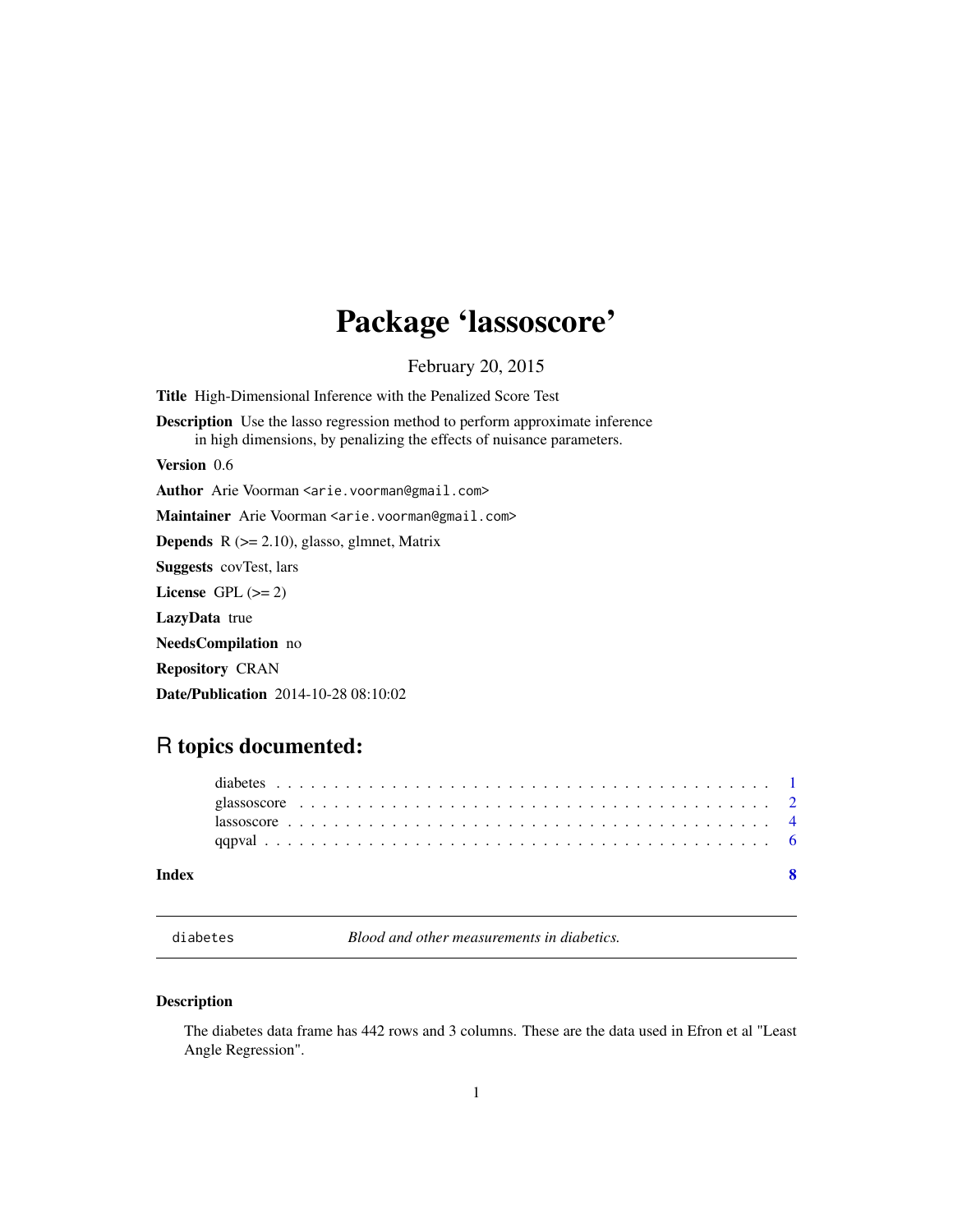#### <span id="page-1-0"></span>2 glassoscore

#### Usage

data(diabetes)

#### Format

A data frame with 442 observations on the following 3 variables.

x a matrix with 10 columns

y a numeric vector

x2 a matrix with 64 columns

#### Details

The x matrix has been standardized to have variance 1 in each column and zero mean. The matrix x2 consists of x plus certain interactions.

#### Source

Data can be found in the 'lars' package.

#### References

Voorman, A, Shojaie, A, and Witten D. nference in high-dimensions with the penalized score test. In preparation.

#### See Also

#### [lassoscore](#page-3-1)

#### Examples

```
data(diabetes)
mod <- with(diabetes,lassoscore(y,x,lambda=0.02))
```
<span id="page-1-1"></span>glassoscore *Penalized score test, for the graphical lasso.*

#### Description

Test whether an element of the precision matrix is zero, using the graphical lasso to approximate the parameters in remainder of the precision matrix.

#### Usage

```
glassoscore(x, lambda, subset=NULL, penalize.diagonal=FALSE, tol=1e-8)
mbscore(x, lambda, subset=NULL, tol=1e-8,...)
```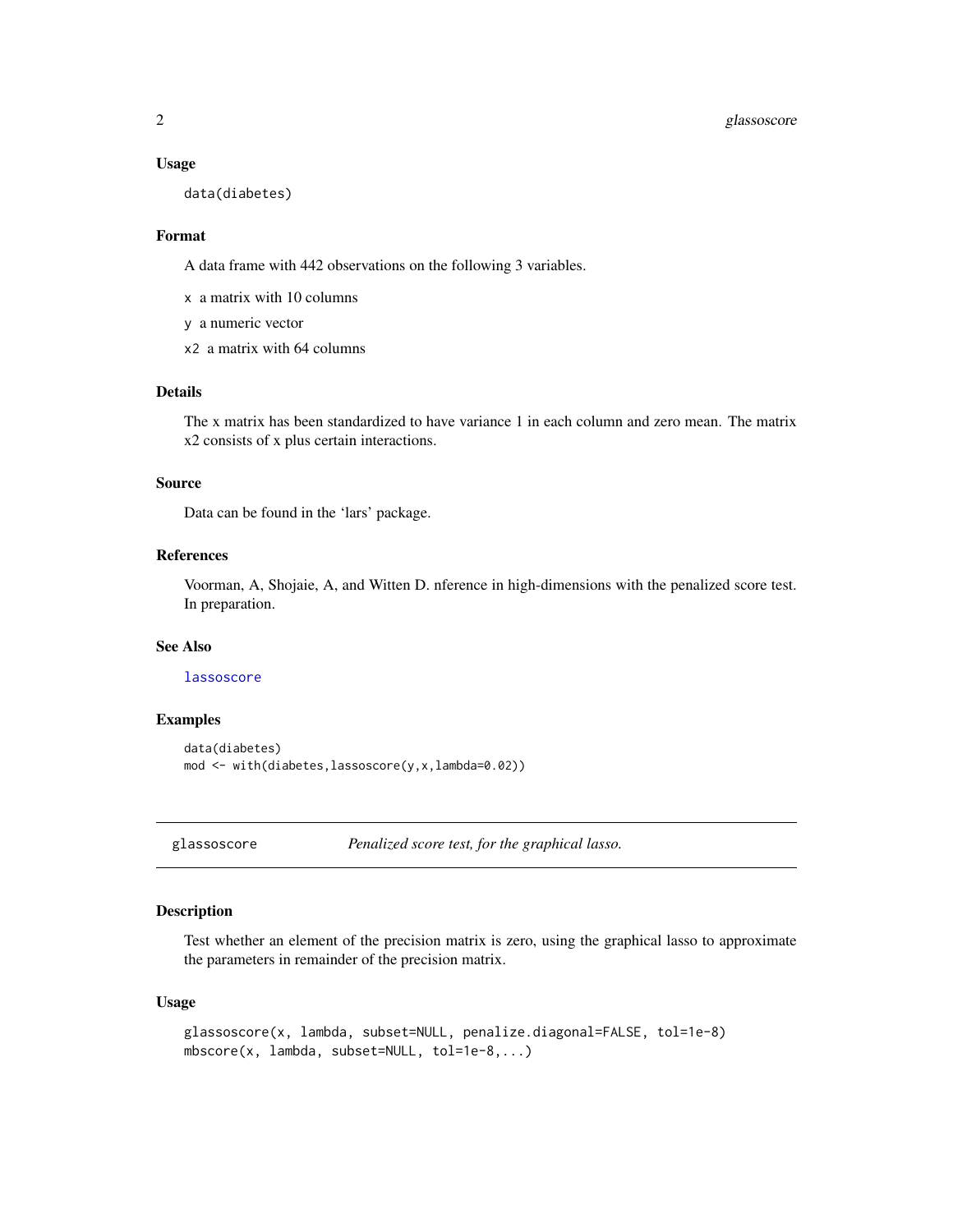#### <span id="page-2-0"></span>glassoscore 3

#### Arguments

| $\mathsf{x}$      | data matrix. Unlike glasso, this function requires the original data, not just the<br>covariance matrix. |
|-------------------|----------------------------------------------------------------------------------------------------------|
| lambda            | a non-negative tuning parameter                                                                          |
| subset            | An $ncol(x)$ by $ncol(x)$ logical matrix, giving a subset of edges to test.                              |
| penalize.diagonal |                                                                                                          |
|                   | logical. Whether or not to penalize the diagonal in the graphical lasso. Defaults<br>to FALSE.           |
| tol               | convergence tolerance for glasso or glmnet                                                               |
| $\cdots$          | for mbscore, additional arguments to be passed to lassoscore                                             |

#### Details

This function tests for pairwise association between features, using the graphical lasso (glassoscore) or neighborhood selection (mbscore). Tests are based on the penalized score statistic  $T[\lambda]$ , described in Voorman *et al* (2014). Note that a feature is non-zero in the (graphical) lasso solution if and only if

 $|T[\lambda]| > \lambda \sqrt{n},$ 

where  $T[\lambda]$  is penalized the score statistic.

Calculating the variance of  $T[\lambda]$  can be computationally expensive for glassoscore. If there are q non-zero parameters in the graphical lasso solution, it will (roughly) require construction, and inversion, of a  $q \times q$  matrix for each of the q non-zero parameters. That is, complexity is roughly  $q^4$ .

For mbscore, the results are typically not symmetric. For instance, p.sand[-i,i] contains the p-values produced by lassoscore( $x[,i],x[,-ij],$ lambda), i.e. using  $x[,i]$  as the outcome variable, and thus p.sand[i,-i] contains p-values associated with feature i when used as the a predictor variable.

#### Value

for an object of class either 'glassoscore' or 'mbscore', containing

| scores        | the penalized score statistics                                                                                       |
|---------------|----------------------------------------------------------------------------------------------------------------------|
|               | scorevar model the variance of the score statistics, estimated using a model-based variance esti-<br>mate            |
| scorevar.sand | the variance of the score statistics, using a conservative variance estimate                                         |
| p.model       | p-value, using the model-based variance                                                                              |
| p.sand        | p-value, using the sandwich variance                                                                                 |
| beta          | for mbscore, the beta <sup>[-1,1]</sup> contains the coefficients from lasso regression of $x$ [,i]<br>on $x$ [,-i]. |

In addition, glassoscore contains the output from 'glasso' applied to x.

#### Author(s)

Arend Voorman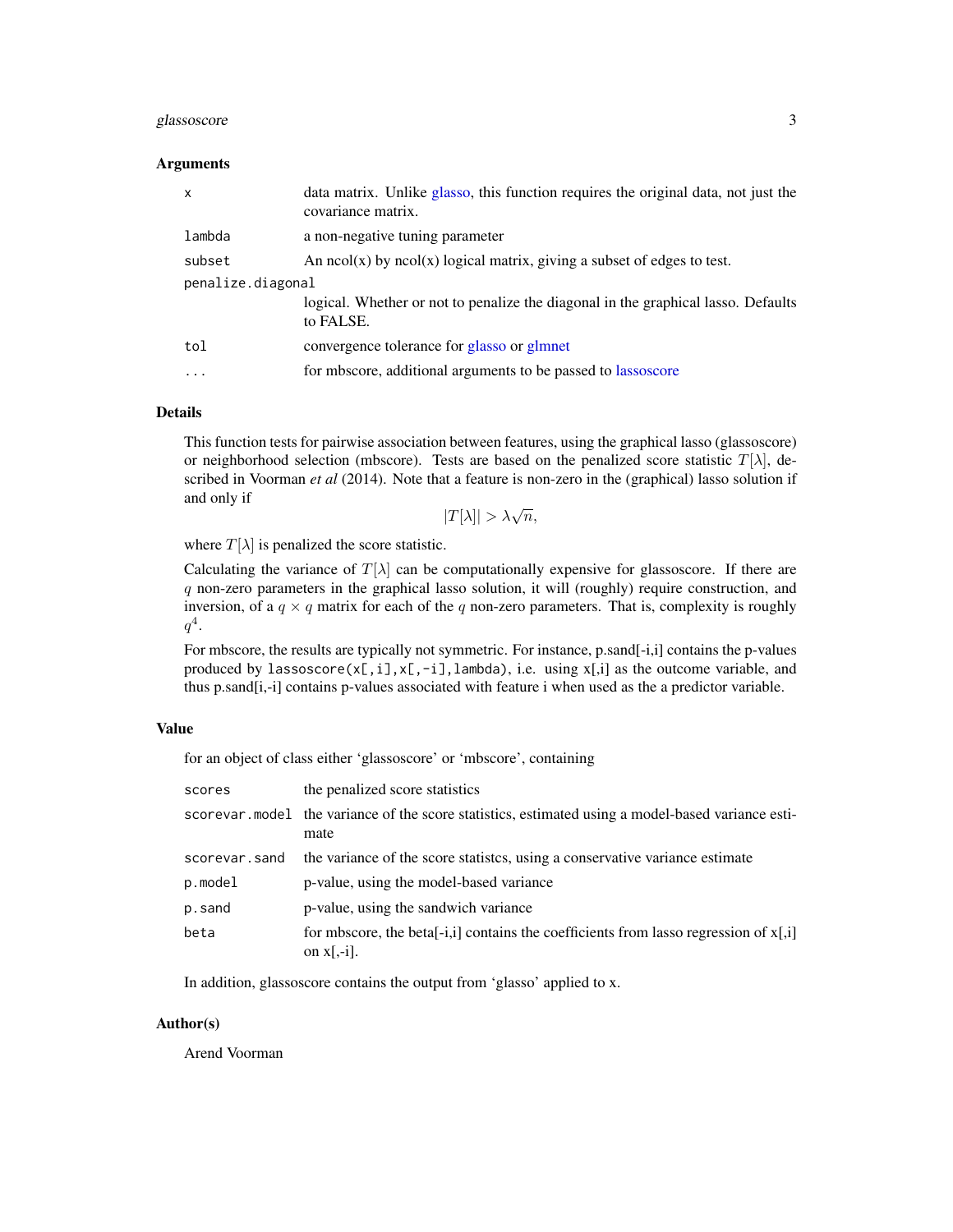#### References

Jerome Friedman, Trevor Hastie and Robert Tibshirani (2007). Sparse inverse covariance estimation with the lasso. Biostatistics 2007. <http://www-stat.stanford.edu/~tibs/ftp/graph.pdf>

N. Meinshausen and P. Buhlmann. High-dimensional graphs and variable selection with the lasso. Annals of Statistics, 34(3):1436-1462, 2006.

#### See Also

[lassoscore,](#page-3-1) [glasso](#page-0-1)

#### Examples

set.seed(100)

x<-matrix(rnorm(50\*20),ncol=20)

```
gl <- glassoscore(x,0.2)
mb \leftarrow mbscore(x, 0.2)
```
par(mfrow=c(1,2)) plot(gl) plot(mb)

<span id="page-3-1"></span>

lassoscore *Lasso penalized score test*

#### Description

Test for the association between y and each column of X, adjusted for the other columns using a lasso regression, as described in Voorman et al (2014).

#### Usage

```
lassoscore(y,X, lambda=0, family=c("gaussian","binomial","poisson"),
   tol = .Machine$double.eps, maxit=1000,
   resvar = NULL, verbose=FALSE, subset = NULL)
```
#### Arguments

| У          | outcome variable                                                                                                                                                  |
|------------|-------------------------------------------------------------------------------------------------------------------------------------------------------------------|
| X          | matrix of predictors                                                                                                                                              |
| lambda     | tuning parameter value (see details)                                                                                                                              |
| family     | The family, for the likelihood.                                                                                                                                   |
| tol, maxit | convergence tolerance and maximum number of iterations in glmnet                                                                                                  |
| resvar     | value for the residual variance, for "gaussian" family. If not specified, the resid-<br>ual variance from lasso regression on all features is used (see details). |
| verbose    | whether or not to print progress bars (defaults to FALSE)                                                                                                         |
| subset     | a subset of columns to test                                                                                                                                       |

<span id="page-3-0"></span>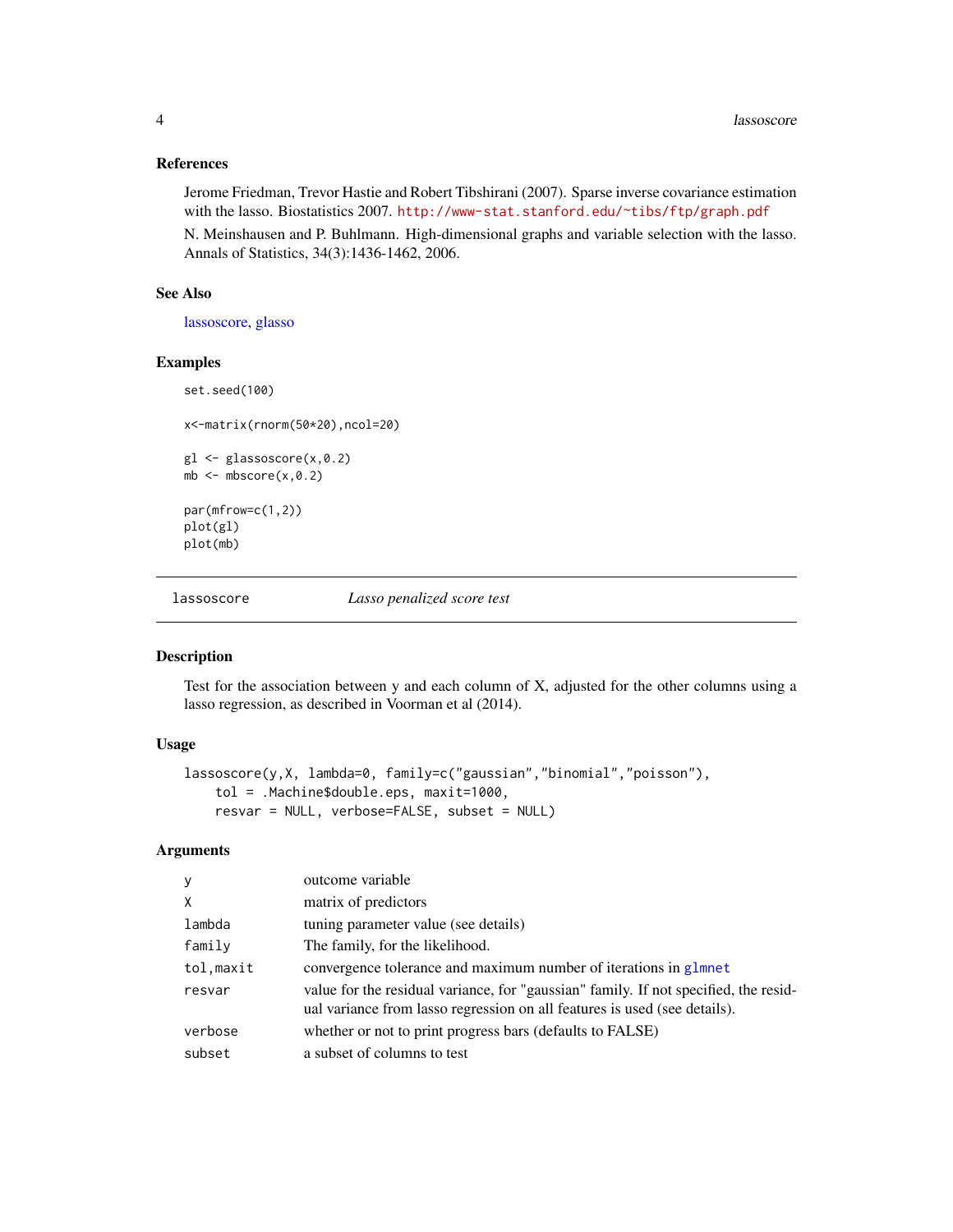<span id="page-4-0"></span>lassoscore **5** 

#### Details

For each column of X, denoted by  $x^*$ , this function computes the score statistic

$$
T[\lambda] = x \cdot x^T (y - \hat{y}) / \sqrt{n}
$$

where *yhat* are the fitted values from lasso regression of y on  $X$ [,-x\*] (see Note 2).

The variance of the score statistic is estimated in 4 ways:

(i) a model-based estimate

(ii) a sandwich varaince

(iii/iv) conservative versions of (i) and (ii), which do not depend on the selected model

Note 1: in lasso regression of y on X, the coefficient of  $x^*$  is non-zero if and only if

$$
|T[\lambda]| > \lambda \sqrt{n}
$$

Note 2: For lasso regression of y on X, we minimize  $-l(b) +$  lambda\*||b||\_1 over vectors b, where l(b) is either RSS/(2n) (for the "gaussian" family), or the log-likelihood for a generalized linear model. See the details of [glmnet](#page-0-1) for more information.

Note 3: Each feature x is rescaled to have mean zero and  $x^T x/n = 1$ , y is centered, but not rescaled.

#### Value

Object of class 'lassoscore', which is an R 'list', with elements:

| fit                      | Elements of the fitted lasso regression of y on $X$ (see glmnet for details.)                     |
|--------------------------|---------------------------------------------------------------------------------------------------|
| scores                   | the score statistics                                                                              |
| resvar                   | the value used for the residual variance                                                          |
|                          | scorevar model the variance of the score statistics, estimated using a model-based approximation  |
|                          | scorevar. sand the variance of the score statistics, using an model-agnostic, or sandwich formula |
|                          | scorevar.model.cons,scorevar.sand.cons<br>conservative versions of the variances                  |
| p.model                  | p-value, using a model-based variance                                                             |
| p.sand                   | p-value, using sandwich variance                                                                  |
| p.model.cons,p.sand.cons |                                                                                                   |
|                          | p-value, using conservative variance formulas                                                     |

#### Author(s)

Arend Voorman <voorma@uw.edu>

#### References

Voorman, A, Shojaie, A, and Witten D. Inference in high dimensions with the penalized score test. <http://arxiv.org/abs/1401.2678>.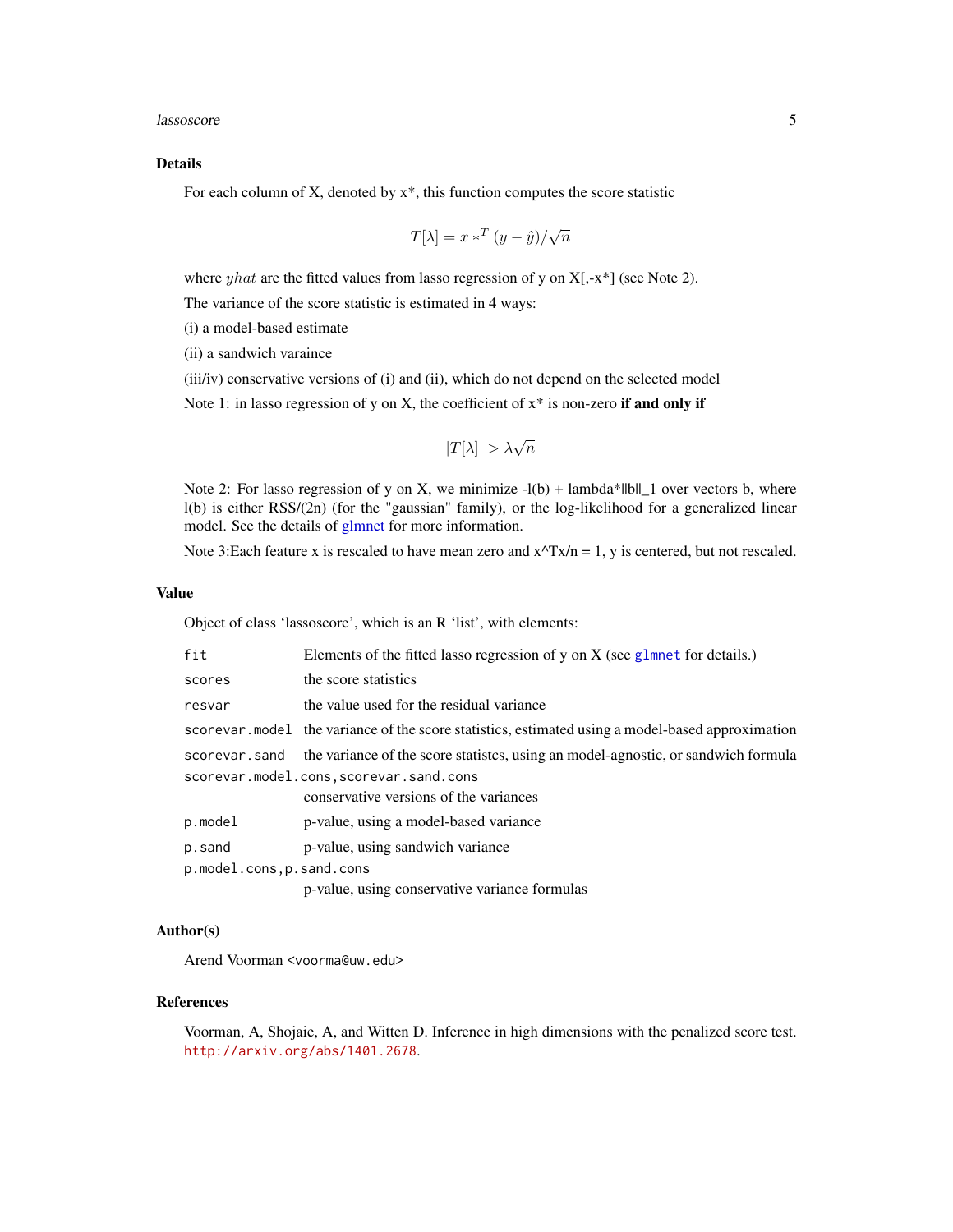<span id="page-5-0"></span>6 and the contract of the contract of the contract of the contract of the contract of the contract of the contract of the contract of the contract of the contract of the contract of the contract of the contract of the cont

#### See Also

[glassoscore](#page-1-1), [qqpval](#page-5-1)

#### Examples

```
#Simulation from Voorman et al (2014)
set.seed(20)
n < -300p <- 100
q \le -10set.seed(20)
beta <- numeric(p)
beta[sample(p,q)] <- 0.4
Sigma <- forceSymmetric(t(0.5^outer(1:p,1:p,"-")))
cSigma <- chol(Sigma)
x <- scale(replicate(p,rnorm(n))%*%cSigma)
y <- rnorm(n,x%*%beta,1)
mod <- lassoscore(y,x,0.02)
summary(mod)
plot(mod,type="all")
#test only features 10:20:
mod0 \leq - lassoscore(y,x,0.02, subset = 10:20)
######## Diabetes data set:
#Test features in the diabetes data set, using 2 different values of `lambda',
#and compare results:
resvar <- with(lm(y~x,data=diabetes), sum(residuals^2)/df.residual)
mod2 <- with(diabetes,lassoscore(y,x,lambda=4,resvar=resvar))
mod3 <- with(diabetes,lassoscore(y,x,lambda=0.5,resvar=resvar))
data.frame(
  "variable"=colnames(diabetes$x),
  "lambda_4"=format(mod2$p.model,digits=2),
  "lambda_0.5"=format(mod3$p.model,digits=2))
```
<span id="page-5-1"></span>qqpval *make a QQ plot of p-values.*

#### Description

This function makes QQ-plots for p-values, by default on a -log10 scale. It also shows pointwise-95% confidence bounds for the order statistics of a Uniform(0,1) distribution.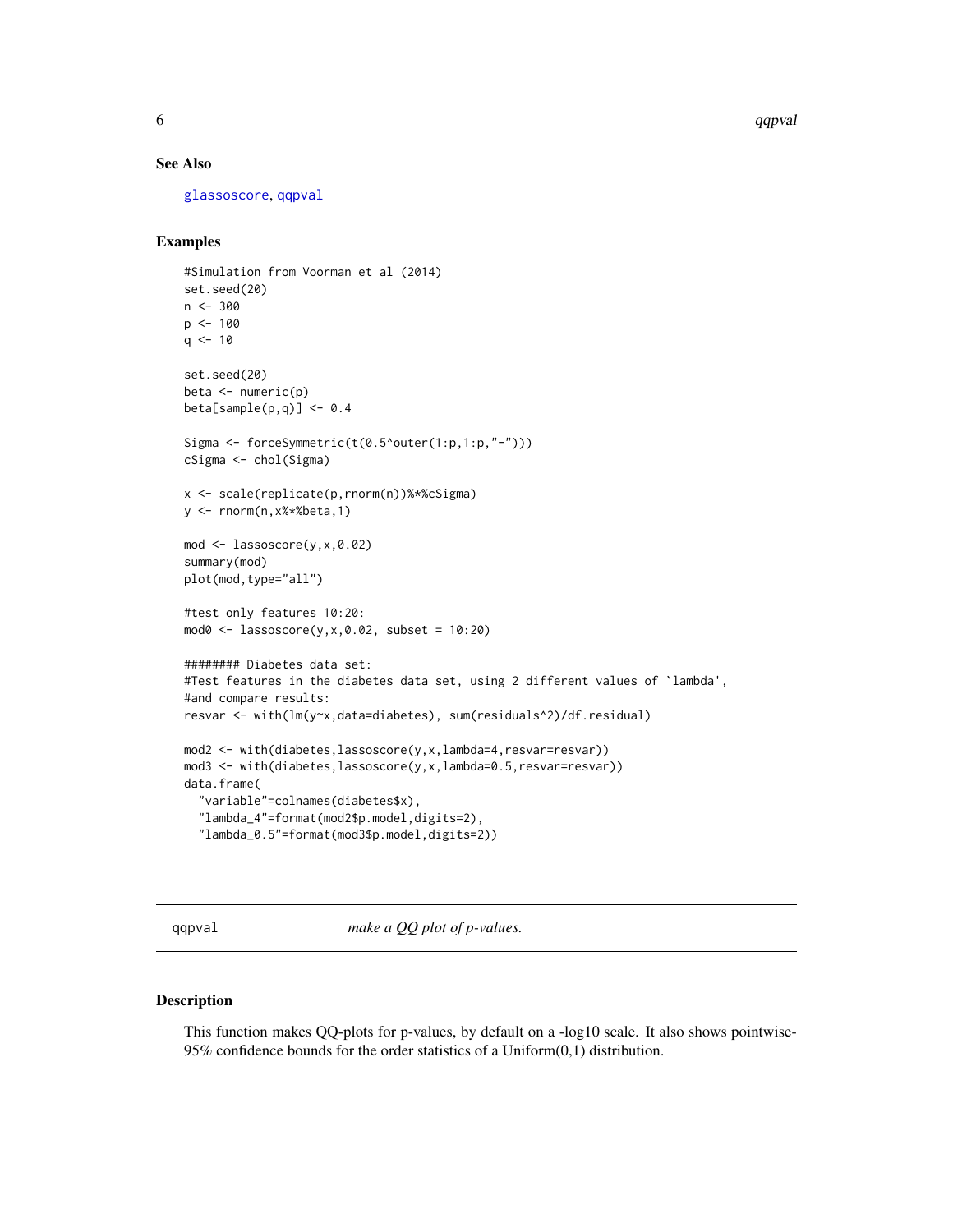#### <span id="page-6-0"></span>qqpval and the contract of the contract of the contract of the contract of the contract of the contract of the contract of the contract of the contract of the contract of the contract of the contract of the contract of the

## Usage

 $qqpval(p, cone = TRUE, log = TRUE, add = FALSE, col=1, pch=1,...)$ 

## Arguments

| p         | p-values                                                                                          |
|-----------|---------------------------------------------------------------------------------------------------|
| cone      | Logical. Whether or not to print $95\%$ confidence bounds for Uniform $(0,1)$ order<br>statistics |
| log       | Logical. Whether or not to plot p-values on -log10 scale                                          |
| add       | logical, whether or not to add to an existing plot                                                |
| $\ddotsc$ | other options to be passed to 'plot'                                                              |
| col, pch  | color and point type. See plot                                                                    |

## Author(s)

Arend Voorman

## Examples

p <- runif(1000) qqpval(p)